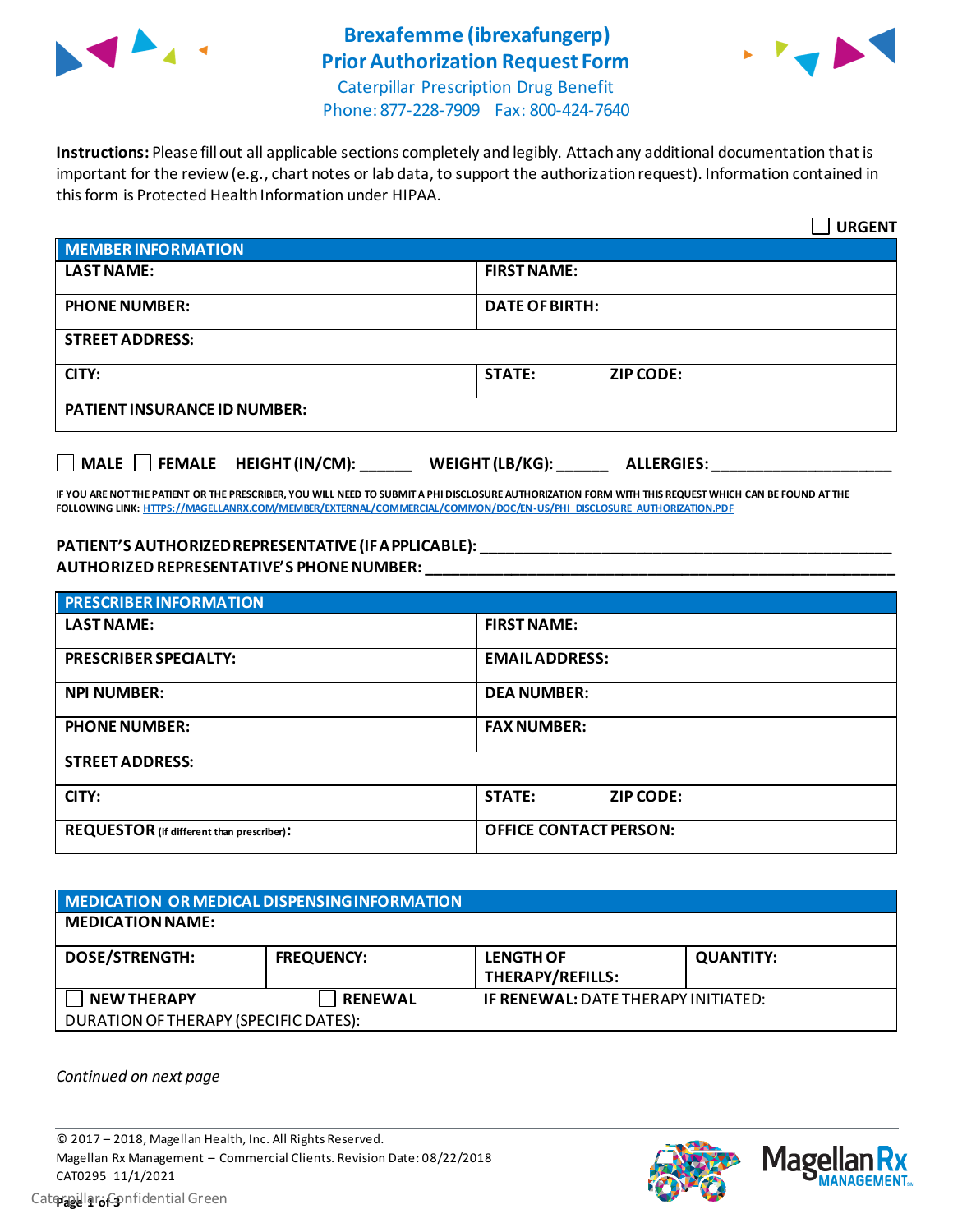

## **Brexafemme (ibrexfungerp) Prior Authorization Request Form**

Caterpillar Prescription Drug Benefit Phone: 877-228-7909 Fax: 800-424-7640



|                                                                                                                                                                                                                                                                                                                              | <b>MEMBER'S FIRST NAME:</b>                                                                                                                                                                                                                                                                                                                                                                                                                                    |                                                                                                      |  |  |
|------------------------------------------------------------------------------------------------------------------------------------------------------------------------------------------------------------------------------------------------------------------------------------------------------------------------------|----------------------------------------------------------------------------------------------------------------------------------------------------------------------------------------------------------------------------------------------------------------------------------------------------------------------------------------------------------------------------------------------------------------------------------------------------------------|------------------------------------------------------------------------------------------------------|--|--|
|                                                                                                                                                                                                                                                                                                                              |                                                                                                                                                                                                                                                                                                                                                                                                                                                                | 1. HAS THE PATIENT TRIED ANY OTHER MEDICATIONS FOR THIS CONDITION? YES (if yes, complete below) I NO |  |  |
| <b>MEDICATION/THERAPY (SPECIFY</b><br>DRUG NAME AND DOSAGE):                                                                                                                                                                                                                                                                 | <b>DURATION OF THERAPY (SPECIFY</b><br>DATES):                                                                                                                                                                                                                                                                                                                                                                                                                 | <b>RESPONSE/REASON FOR</b><br><b>FAILURE/ALLERGY:</b>                                                |  |  |
| <b>2. LIST DIAGNOSES:</b>                                                                                                                                                                                                                                                                                                    |                                                                                                                                                                                                                                                                                                                                                                                                                                                                | <b>ICD-10:</b>                                                                                       |  |  |
| $\Box$ Vulvovaginal candiadiasis(VVC)<br>□ Other diagnosis: ___________________ICD-10___________________________________                                                                                                                                                                                                     |                                                                                                                                                                                                                                                                                                                                                                                                                                                                |                                                                                                      |  |  |
| PRIOR AUTHORIZATION.<br><b>Clinical Information:</b>                                                                                                                                                                                                                                                                         | 3. REQUIRED CLINICAL INFORMATION: PLEASE PROVIDE ALL RELEVANT CLINICAL INFORMATION TO SUPPORT A                                                                                                                                                                                                                                                                                                                                                                |                                                                                                      |  |  |
| trial? $\square$ Yes $\square$ No                                                                                                                                                                                                                                                                                            | Is this drug being prescribed to this patient as part of a treatment regimen specified within a sponsored clinical                                                                                                                                                                                                                                                                                                                                             |                                                                                                      |  |  |
| Has patient had at least one course of topical antifungal therapy? $\Box$ Yes $\Box$ No Please submit dates.                                                                                                                                                                                                                 |                                                                                                                                                                                                                                                                                                                                                                                                                                                                |                                                                                                      |  |  |
|                                                                                                                                                                                                                                                                                                                              | Has patient had at least 2 courses of oral fluconazole 150mg? DYes DNo Please submit dates.                                                                                                                                                                                                                                                                                                                                                                    |                                                                                                      |  |  |
|                                                                                                                                                                                                                                                                                                                              | Does patient have a contraindication to an azole antifungal? $\Box$ Yes $\Box$ No <i>Please submit chart documentation</i> .                                                                                                                                                                                                                                                                                                                                   |                                                                                                      |  |  |
| <b>Renewal Requests:</b><br>Is patient continuing to have signs and symptoms and diagnosis of vulvovaginal candidiasis (VVC)? $\Box$ Yes $\Box$ No                                                                                                                                                                           |                                                                                                                                                                                                                                                                                                                                                                                                                                                                |                                                                                                      |  |  |
| Are there any other comments, diagnoses, symptoms, medications tried or failed, and/or any other information the<br>physician feels is important to this review?                                                                                                                                                             |                                                                                                                                                                                                                                                                                                                                                                                                                                                                |                                                                                                      |  |  |
|                                                                                                                                                                                                                                                                                                                              |                                                                                                                                                                                                                                                                                                                                                                                                                                                                |                                                                                                      |  |  |
| Please note: Not all drugs/diagnosis are covered on all plans. This request may be denied unless all required<br>information is received.                                                                                                                                                                                    |                                                                                                                                                                                                                                                                                                                                                                                                                                                                |                                                                                                      |  |  |
| ATTESTATION: I attest the information provided is true and accurate to the best of my knowledge. I understand that<br>the Health Plan, insurer, Medical Group or its designees may perform a routine audit and request the medical<br>information necessary to verify the accuracy of the information reported on this form. |                                                                                                                                                                                                                                                                                                                                                                                                                                                                |                                                                                                      |  |  |
|                                                                                                                                                                                                                                                                                                                              | Prescriber Signature or Electronic I.D. Verification: National Control of the Second Seconds of Prescribe Second                                                                                                                                                                                                                                                                                                                                               | Date:                                                                                                |  |  |
| and arrange for the return or destruction of these documents.                                                                                                                                                                                                                                                                | <b>CONFIDENTIALITY NOTICE:</b> The documents accompanying this transmission contain confidential health information that is legally privileged. If<br>you are not the intended recipient, you are hereby notified that any disclosure, copying, distribution, or action taken in re liance on the contents<br>of these documents is strictly prohibited. If you have received this information in error, please notify the sender immediately (via return FAX) |                                                                                                      |  |  |

© 2017 – 2018, Magellan Health, Inc. All Rights Reserved. Magellan Rx Management – Commercial Clients. Revision Date: 08/22/2018 CAT0295 11/1/2021 Caterpillar: Confidential Green **Page 2 of 3**